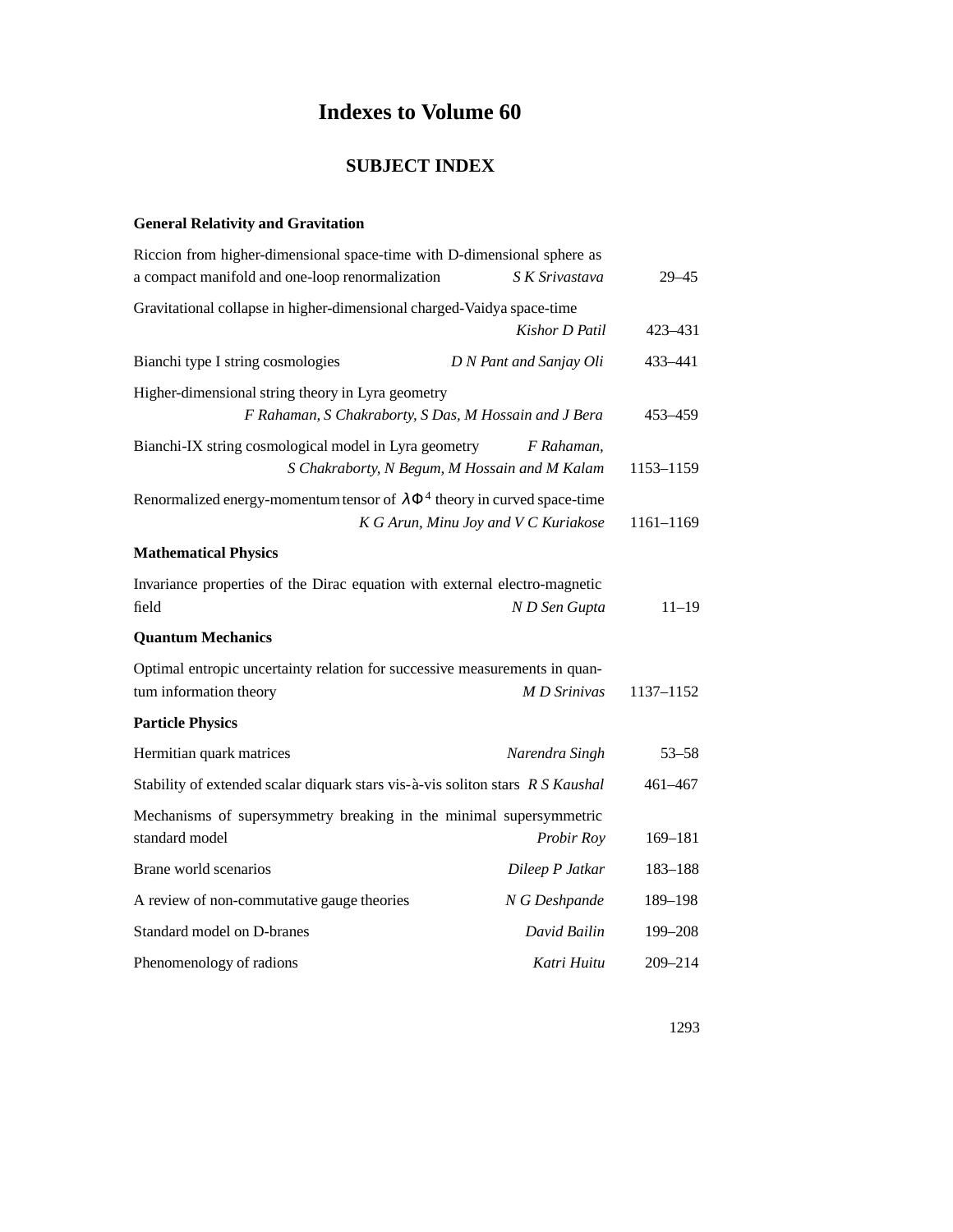| The search for Higgs particles at high-energy colliders: Past, present and<br>future                                           | Abdelhak Djouadi            | $215 - 238$ |
|--------------------------------------------------------------------------------------------------------------------------------|-----------------------------|-------------|
| Measuring supersymmetry at the large hadron collider                                                                           | <b>B</b> C Allanach         | 239-247     |
| Results from Super-Kamiokande and K2K                                                                                          | M R Vagins                  | 249-259     |
| Progress in neutrino oscillation searches and their implications                                                               | Srubabati Goswami           | $261 - 278$ |
| Probing physics at extreme energies with cosmic ultra-high energy radiation                                                    | Günter Sigl                 | 279-289     |
| Probing grand unification with fermion masses, neutrino oscillations and pro-<br>ton decay                                     | Jogesh C Pati               | 291-336     |
| Selected topics from Belle                                                                                                     | Kazuo Abe                   | 337-344     |
| B decays and supersymmetry                                                                                                     | Anirban Kundu               | $345 - 351$ |
| CP violating rate asymmetries in B decays                                                                                      | N G Deshpande               | 353-362     |
| Supersymmetry search via gauge boson fusion                                                                                    | Anindya Datta               | 363-368     |
| Improving the discovery potential of charged Higgs bosons at the Tevatron<br>and large hadron collider                         | Stefano Moretti             | 369-376     |
| Sterile neutrino in a minimal three-generation see-saw model<br>Biswajoy Brahmachari, Sandhya Choubey and Rabindra N Mohapatra |                             | 377-381     |
| Working group report: Collider and B physics                                                                                   | Amitava Datta and K Sridhar | 383-394     |
| Working group report: Beyond the standard model<br>B Mukhopadhyaya and S Raychaudhuri                                          |                             | 395-399     |
| Working group report: Quantum chromodynamics (QCD) and hadronic<br>structure                                                   | Rahul Basu and V Ravindran  | 401-404     |
| Working group report: Neutrino and astroparticle physics<br>Raj Gandhi, Kamales Kar and S Uma Sankar                           |                             | 405-409     |
| Relativistic heavy-ion physics: Experimental overview                                                                          | Itzhak Tserruya             | 577-592     |
| QGP theory: Status and perspectives                                                                                            | Steffen A Bass              | 593-612     |
| Photon multiplicity measurements: From SPS to RHIC and LHC                                                                     |                             |             |
|                                                                                                                                | <b>Bedangadas Mohanty</b>   | 613-625     |
| STAR results from the first year at RHIC                                                                                       | <b>Helen Caines</b>         | 627–638     |
| Heavy ion collisions at collider energies - Insights from PHENIX                                                               |                             |             |
|                                                                                                                                | A Drees et al               | 639-650     |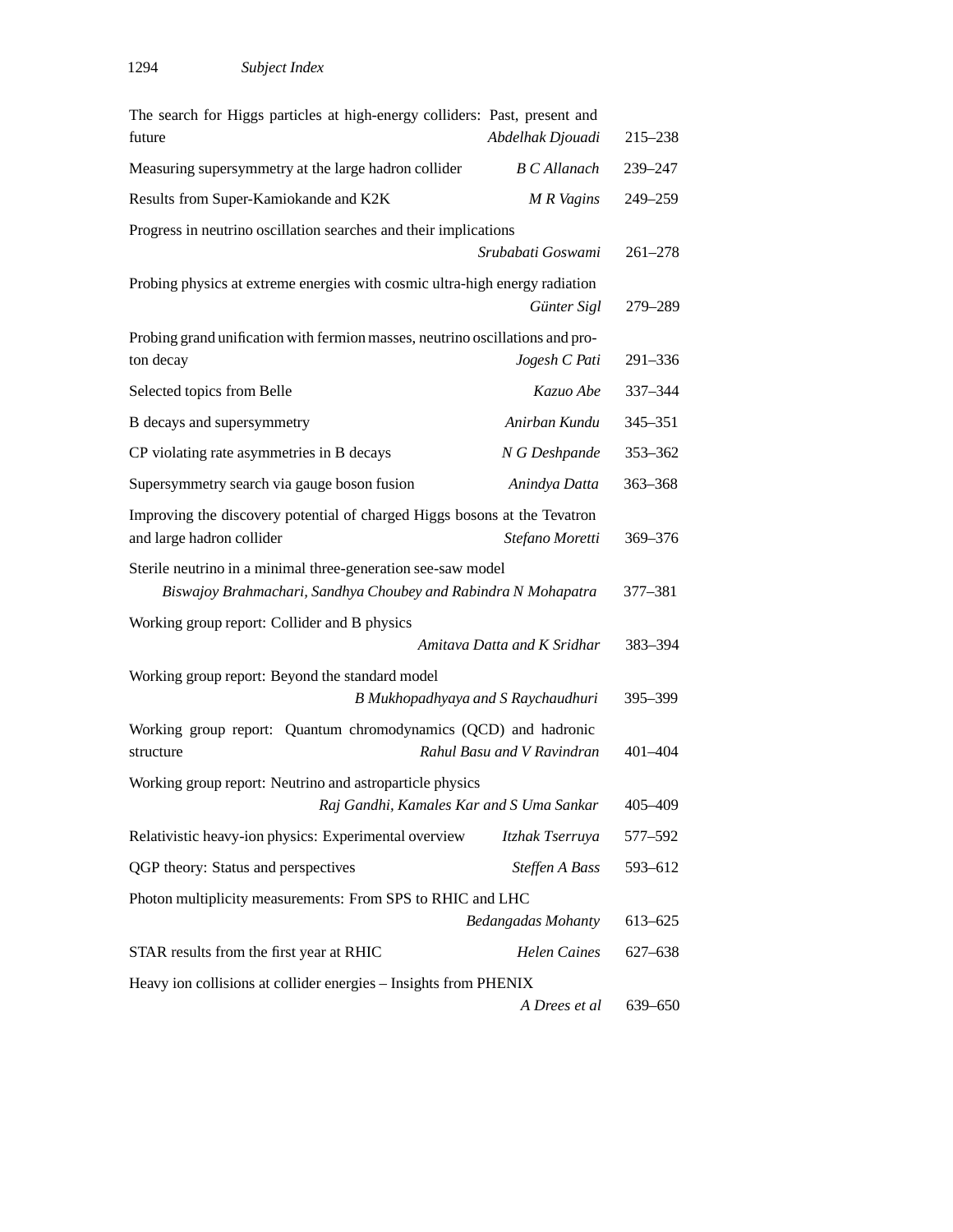| Direct photon production in heavy-ion reactions at SPS and RHIC                                               |                                                                            |         |
|---------------------------------------------------------------------------------------------------------------|----------------------------------------------------------------------------|---------|
|                                                                                                               | T Peitzmann                                                                | 651-661 |
| Photons from quark gluon plasma and hot hadronic matter                                                       | Jan-e Alam                                                                 | 663-674 |
| Dileptons in high-energy heavy-ion collisions                                                                 | <b>Ralf Rapp</b>                                                           | 675-686 |
| A survey of lattice results on finite temperature quantum chromodynamics                                      |                                                                            |         |
|                                                                                                               | E Laermann                                                                 | 687-696 |
| Superdense matter                                                                                             | Thomas Schäfer                                                             | 697-709 |
| Can van Hove singularities be observed in relativistic heavy-ion collisions?                                  | Munshi G Mustafa and Markus H Thoma                                        | 711-723 |
| Search for deconfinement in NA49 at the CERN SPS                                                              | Peter Seyboth et al                                                        | 725-737 |
| Flow with photon multiplicity detector: Past and future                                                       | Sudhir Raniwala                                                            | 739-752 |
| Multiparticle azimuthal correlations                                                                          | N Borghini, P M Dinh<br>and J-Y Ollitrault                                 | 753-763 |
| What have we learned from relativistic heavy-ion collider? Larry McLerran                                     |                                                                            | 765-786 |
| Status of chemical equilibrium in relativistic heavy-ion collisions                                           |                                                                            |         |
|                                                                                                               | J Cleymans                                                                 | 787-794 |
| Low- $p_T$ proton-proton physics at low luminosity at LHC                                                     |                                                                            |         |
|                                                                                                               | Jean-Pierre Revol                                                          | 795-816 |
| Study of deconfinement in NA50                                                                                | Paula Bordalo et al                                                        | 817-828 |
| Quarkonium suppression                                                                                        | P Petreczky                                                                | 829-840 |
| $J/\psi$ production                                                                                           | François Arleo, Pol-Bernard Gossiaux,<br>Thierry Gousset and Jörg Aichelin | 841-850 |
| Physics perspectives of the ALICE experiment at the large hadron collider                                     |                                                                            |         |
|                                                                                                               | Massimo Masera                                                             | 851-863 |
| Gaseous tracking at linear hadron collider: Pushing the limits                                                | A Sharma                                                                   | 865-875 |
| Intriguing aspects in baryon production at relativistic heavy-ion collider                                    | Huan Zhong Huang                                                           | 877-885 |
| Symmetry structure and phase transitions<br>Ashok Goyal, Meenu Dahiya and Deepak Chandra                      |                                                                            | 887-900 |
| Instability of quark matter core in a compact newborn neutron star with mod-<br>erately strong magnetic field | Sutapa Ghosh and Somenath Chakrabarty                                      | 901-907 |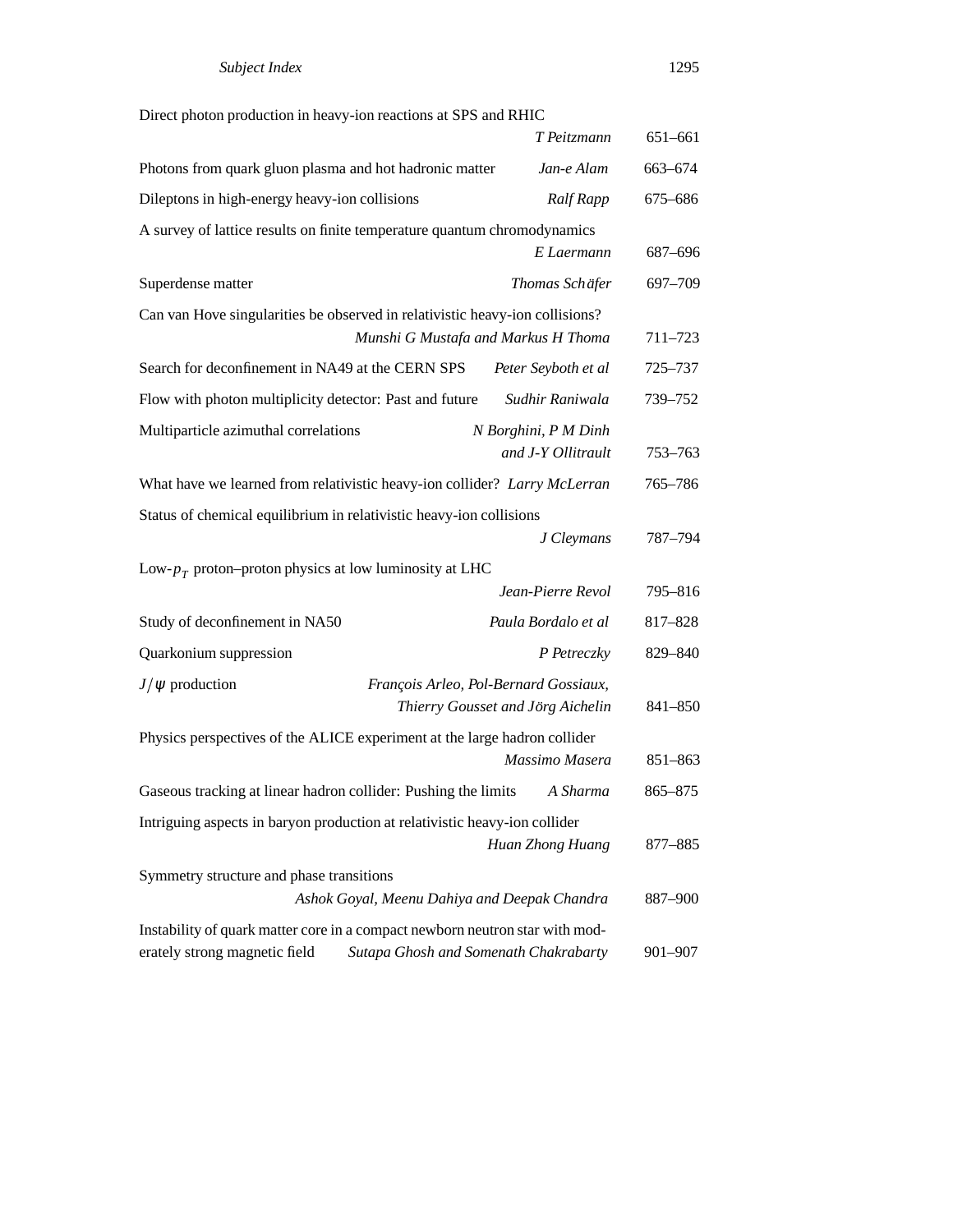| Quantum chromodynamics phase transition in the early Universe and quark                                                                                        |                                                            |               |
|----------------------------------------------------------------------------------------------------------------------------------------------------------------|------------------------------------------------------------|---------------|
| nuggets                                                                                                                                                        | Abhijit Bhattacharyya, Shibaji Banerjee,                   |               |
|                                                                                                                                                                | Sanjay K Ghosh, Sibaji Raha, Bikash Sinha and Hiroshi Toki | 909-919       |
| A first look at Au+Au collisions at RHIC energies using the PHOBOS de-<br>tector                                                                               | Birger Back et al                                          | 921-931       |
| High $p_T$ physics at STAR                                                                                                                                     | Subhasis Chattopadhyay                                     | 933-944       |
| Single inclusive spectra, Hanburg-Brown-Twiss and elliptic flow: A consis-<br>tent picture at relativistic heavy-ion collider?                                 | William Christie                                           | 945-952       |
| Global variables and identified hadrons in the PHENIX experiment                                                                                               | John P Sullivan                                            | 953-963       |
| ICPAQGP 2001: Conference summary                                                                                                                               | Reinhard Stock                                             | 965–982       |
| Charged-particle multiplicity at mid-rapidity in Au-Au collisions at relativis-<br>tic heavy-ion collider                                                      | D Silvermyr                                                | 983-986       |
| Event-by-event search for charged-neutral fluctuations in Pb-Pb collisions<br>at 158 A GeV                                                                     | Madan M Aggarwal                                           | 987-992       |
| Event-by-event fluctuations of mean transverse momentum in $Au + Au$ colli-<br>sions in STAR experiment at relativistic heavy-ion collider                     |                                                            |               |
|                                                                                                                                                                | Zubayer Ahammed                                            | 993-996       |
| Baryon inhomogeneities due to cosmic string wakes at the quark-hadron<br>transition                                                                            | Biswanath Layek, Soma Sanyal and Ajit M Srivastava         | 997-1000      |
| Bose-Einstein condensation of anti-kaons and neutron star twins                                                                                                | Sarmistha Banik and Debades Bandyopadhyay                  | $1001 - 1004$ |
| Observing B-violation in relativistic heavy-ion collisions                                                                                                     | Rajarshi Ray                                               | 1005-1009     |
| Identified hadron production in $\sqrt{s} = 130 \text{ GeV}$ Au-Au collisions at relativis-<br>tic heavy-ion collider                                          | Julia Velkovska                                            | $1011 - 1015$ |
| Mechanical prototype of tracking chamber in station 2 in dimuon spectrom-<br>eter of ALICE                                                                     | P Bhattacharya et al                                       | 1017-1021     |
| Development of a honeycomb gas proportional counter array for photon mul-<br>tiplicity measurements in high multiplicity environment                           | M S Ganti et al                                            | 1023-1027     |
| Chiral phase transitions in quantum chromodynamics at finite temperature:<br>Hard-thermal-loop resummed Dyson-Schwinger equation in the real time<br>formalism | Hisao Nakkagawa, Hiroshi Yokota, Koji Yoshida              |               |
|                                                                                                                                                                | and Yuko Fueki                                             | 1029-1033     |
| Strong-coupling diffusion in relativistic systems                                                                                                              | Georg Wolschin                                             | 1035-1038     |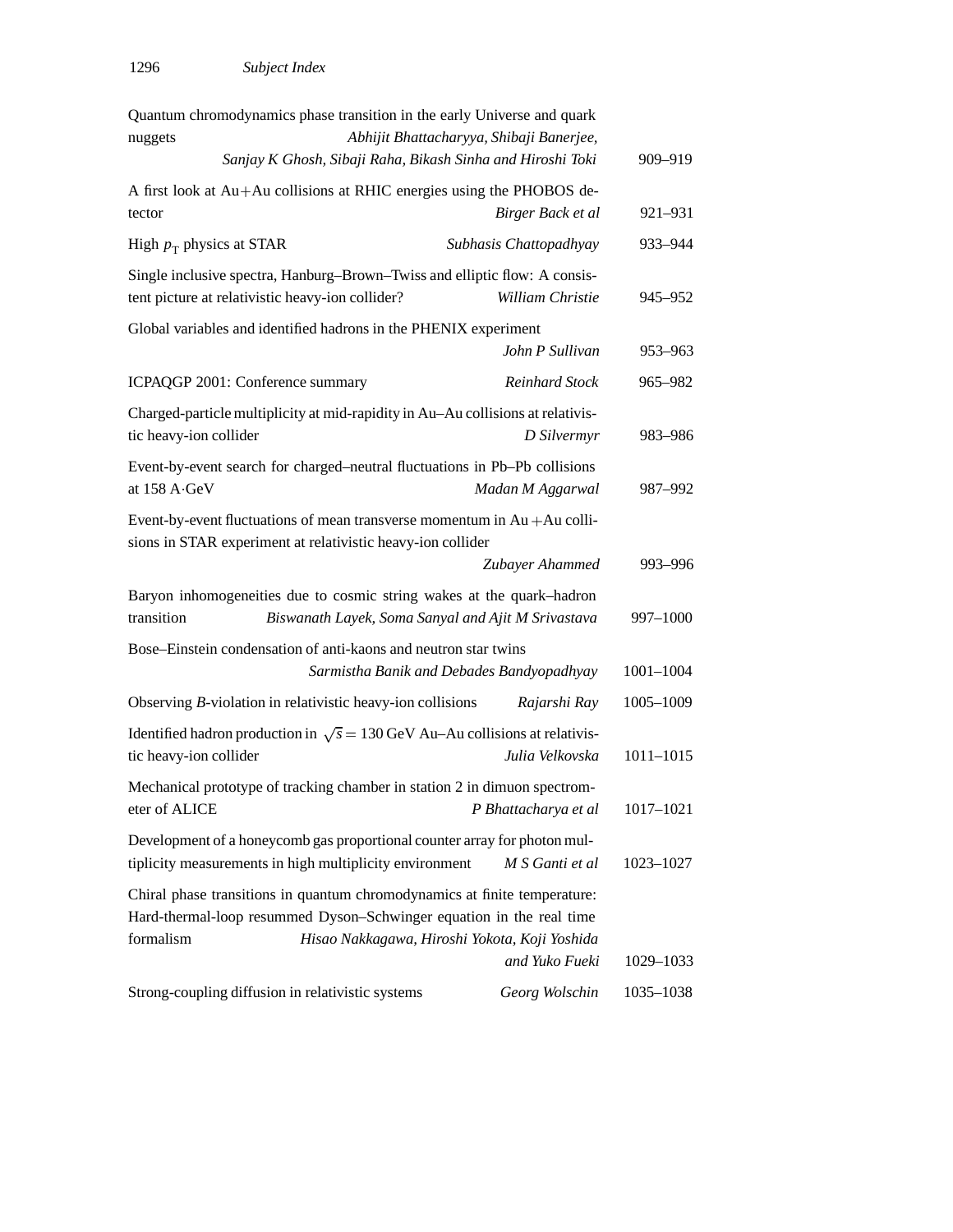| Strange particle production from SIS to LHC                                                                                                                                  |               |
|------------------------------------------------------------------------------------------------------------------------------------------------------------------------------|---------------|
| H Oeschler, J Cleymans and K Redlich                                                                                                                                         | 1039-1044     |
| Azimuthal anisotropy of jet quenching at LHC<br>I P Lokhtin,<br>S V Petrushanko, L I Sarycheva and A M Snigirev                                                              | 1045-1049     |
| The ALICE forward muon spectrometer<br>P Crochet                                                                                                                             | $1051 - 1054$ |
| Multi-strange-quark states at ultra-relativistic heavy-ion collisions                                                                                                        |               |
| J P Coffin, C Kuhn, B Hippolyte, J Baudot and I Belikov                                                                                                                      | 1055-1058     |
| Pseudorapidity distributions of charged particles in Pb-Pb collisions at super<br>proton synchrotron energies from the NA50 experiment<br>Marek Idzik et al                  | 1059-1065     |
| Low-mass lepton pair production in Pb-Au collisions at 40 A GeV<br>Sanja Damjanović                                                                                          | 1067-1072     |
| Low mass dileptons from $Pb + Au$ collisions at 158 A GeV                                                                                                                    |               |
| Sourav Sarkar, Jan-e Alam and T Hatsuda                                                                                                                                      | 1073-1077     |
| Photon production from quark gluon plasma at finite baryon density<br>D Dutta, S V S Sastry, A K Mohanty, K Kumar and R K Choudhury                                          | 1079-1082     |
| The extent of strangeness equilibration in quark gluon plasma<br>Dipali Pal,<br>Abhijit Sen, Munshi Golam Mustafa and Dinesh Kumar Srivastava                                | 1083-1087     |
| Quarkonium suppression: Gluonic dissociation vs. colour screening<br>Binoy Krishna Patra and Dinesh Kumar Srivastava                                                         | 1089-1093     |
| Charged particle density distributions in $Au + Au$ collisions at relativistic<br>heavy-ion collider energies<br>Fouad Rami                                                  | 1095-1098     |
| Possible evidence of disoriented chiral condensates from the anomaly in $\Omega$<br>and $\Omega$ abundances at the super proton synchrotron<br>J I Kapusta<br>and S M H Wong | 1099-1102     |
|                                                                                                                                                                              |               |
| Analysis of one- and two-particle spectra at RHIC based on a hydrodynami-<br>Tetsufumi Hirano, Kenji Morita, Shin Muroya<br>cal model<br>and Chiho Nonaka                    | 1103-1106     |
|                                                                                                                                                                              |               |
| Systematics of elliptic flow in heavy-ion collisions<br>P K Sahu, N Otuka,<br>A Ohnishi and M Baldo                                                                          | 1107-1111     |
| Quark condensate effects on charmonium-pion scattering<br>F S Navarra and M Nielsen                                                                                          |               |
|                                                                                                                                                                              | 1113-1116     |
| Spinodal decomposition: An alternate mechanism of phase conversion<br>P Shukla and A K Mohanty                                                                               | 1117-1120     |
| Simulating ultra-relativistic nuclear collisions: Screening corrections                                                                                                      |               |
| T Pierog, H J Drescher, S Ostapchenko and K Werner                                                                                                                           | 1121-1125     |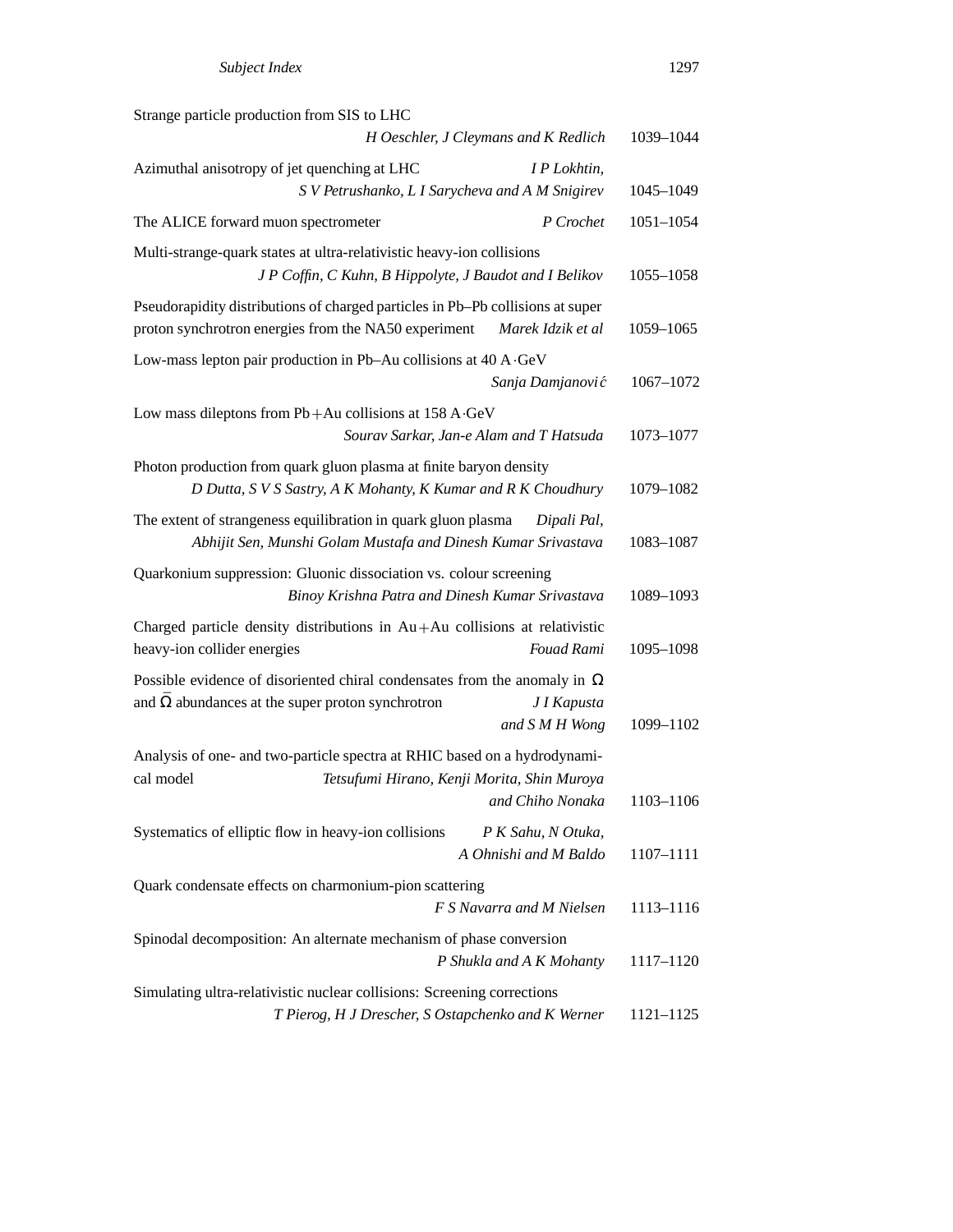## **Nuclear Physics**

| $O(12)$ limit and complete classification of symmetry schemes in proton-<br>neutron interacting boson model                                         | V K B Kota                                                    | $59 - 74$  |
|-----------------------------------------------------------------------------------------------------------------------------------------------------|---------------------------------------------------------------|------------|
| The phenomenon of nucleon emission at high angular momentum states of<br>fused compound systems                                                     | T R Rajasekaran, S Selvaraj                                   |            |
|                                                                                                                                                     | and S Santhosh Kumar                                          | $75 - 93$  |
| Neutron spallation source and the Dubna Cascade Code<br>V Kumar, H Kumawat, Uttam Goel and V S Barashenkov                                          |                                                               | 469-481    |
| High-spin structure of neutron-rich Dy isotopes                                                                                                     | A Ansari, H L Yadav,<br>M Kaushik and U R Jakhar              | 1171-1178  |
| Ground state structure of some double- $\lambda$ hypernuclei by a three-body model<br>using a simple coordinate space approach                      | S Mahapatra and J Nag                                         | 1179-1185  |
| <b>Atomic and Molecular Physics</b>                                                                                                                 |                                                               |            |
| Spectroscopic investigation of the Dergaon meteorite with reference to 10<br>$\mu$ m and 20 $\mu$ m bands                                           | A Gohain Barua, B R Boruah, S Bhattacharyya<br>and G D Baruah | $47 - 52$  |
| Estimation of rotational temperature of $^{121}Sb^{16}O$ molecule                                                                                   | M B Sureshkumar, N R Shah and Ashish Jaituni                  | $95 - 98$  |
| Momentum densities and Compton profiles of alkali-metal atoms<br>Pranab Sarkar, Anupam Sarkar, S N Roy and B Talukdar                               |                                                               | 483-490    |
| Coplanar $(e, 3e)$ differential cross-section of He atom                                                                                            | R Choubisa,<br>A S Bhullar and K K Sud                        | 1187-1201  |
| Energy and angular distributions of electrons ejected from CH $_4$ and C <sub>3</sub> H <sub>8</sub><br>under 16.0 keV electron impact              | S Mondal, R K Singh and R Shanker                             | 1203-1215  |
| <b>Lasers and Optics</b>                                                                                                                            |                                                               |            |
| Operational characteristics and power scaling of a transverse flow trans-<br>versely excited CW CO <sub>2</sub> laser                               | Jai Khare, R Sreedhar,<br>C P Paul, T Reghu and A K Nath      | $99 - 107$ |
| <b>Plasma Physics</b>                                                                                                                               |                                                               |            |
| Thermal condensation mode in a dusty plasma                                                                                                         |                                                               |            |
|                                                                                                                                                     | B P Pandey, J Vranješ and S Parhi                             | 491-498    |
| On the study of ion-acoustic solitary waves and double-layers in a drift<br>multicomponent plasma with electron-inertia S N Paul, S Chattopadhyaya, |                                                               |            |
|                                                                                                                                                     | S K Bhattacharya and B Bera                                   | 1217-1233  |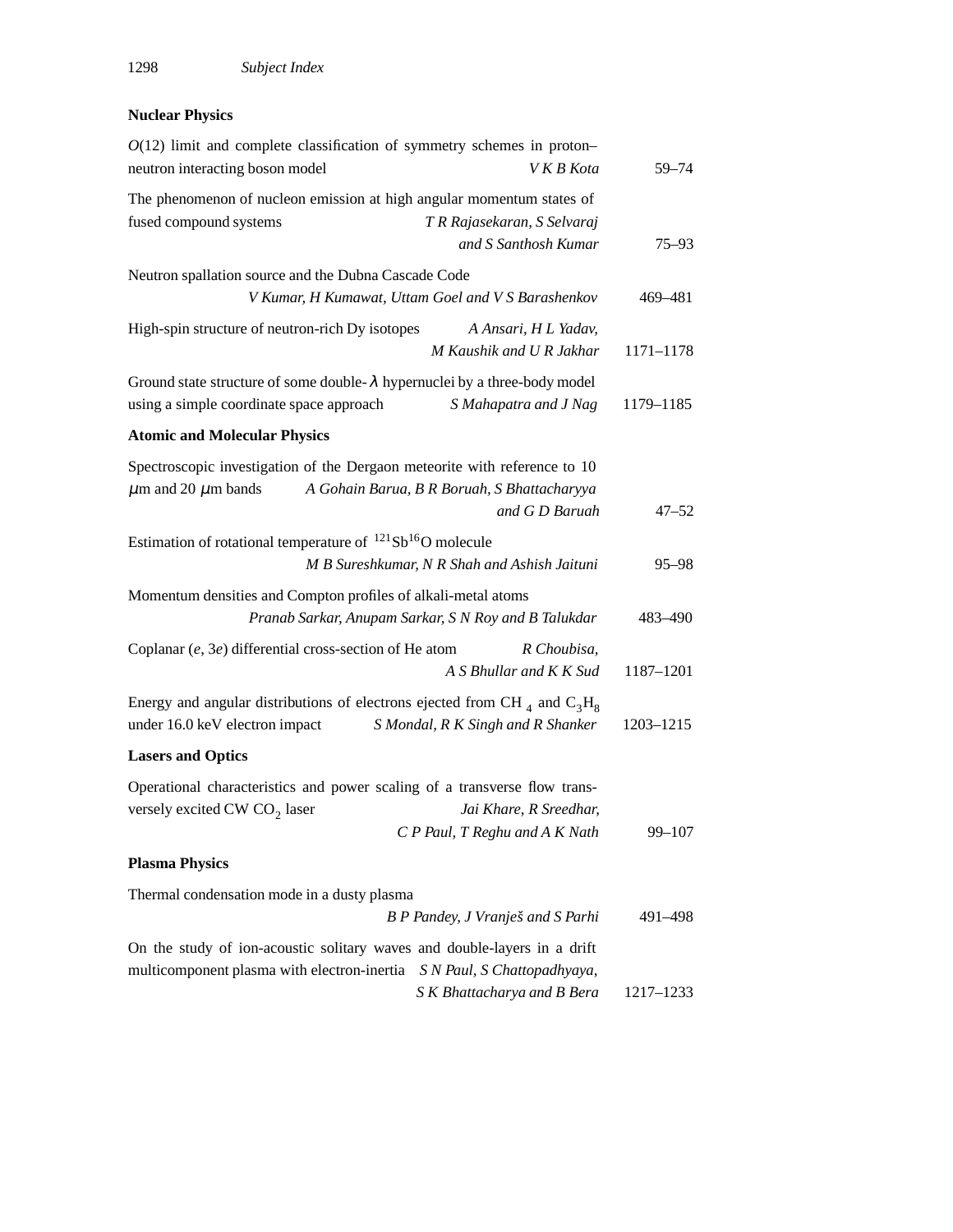## **Condensed Matter Physics**

| Characteristics of the fast electron emission produced during the cleavage of            |             |
|------------------------------------------------------------------------------------------|-------------|
| B P Chandra, N L Patel, S S Rahangdale,<br>crystals                                      |             |
| R P Patel and V K Patle                                                                  | $109 - 122$ |
| Strain field due to transition metal impurities in Ni and Pd                             |             |
| Hitesh Sharma and S Prakash                                                              | $123 - 141$ |
| Correlation of thickness and magnetization in LCMO film                                  |             |
| Sanghamitra Khatua, P K Mishra, J John and V C Sahni                                     | 499-503     |
| Is gadolinium a helical antiferromagnet or a collinear ferromagnet?                      |             |
| S N Kaul                                                                                 | 505-511     |
| Effect of site disorder on the magnetic properties of weak itinerant ferro-              |             |
| Anita Semwal and S N Kaul<br>magnet $\mathrm{Ni}_{75}\mathrm{Al}_{25}$                   | 513-516     |
| Site occupancy of Fe in ternary Ni $_{75-x}$ Fe <sub>x+y</sub> Al <sub>25-y</sub> alloys |             |
| B Annie d'Santhoshini and S N Kaul                                                       | 517-520     |
| Experimental observation of quantum corrections to electrical resistivity in             |             |
| nanocrystalline soft magnetic alloys<br>K Balakrishnan,                                  |             |
| Y Sundarayya, M K Naidu and S N Kaul                                                     | 521-524     |
| Microwave dielectric tangent losses in KDP and DKDP crystals                             |             |
| Trilok Chandra Upadhyay and Birendra Singh Semwal                                        | 525-533     |
| Non-equilibrium and band tailing in organic conductors<br>$A T O z a$ ,                  |             |
| P C Vinodkumar and R G Patel                                                             | 535-546     |
| Phonon density of states in nanocrystalline <sup>57</sup> Fe<br>Ranber Singh,            |             |
| S Prakash, R Meyer and P Entel                                                           | 547-556     |
| Lattice mechanical properties of some fcc f-shell metals<br>J K Baria                    |             |
| and A R Jani                                                                             | 1235-1246   |
| Temperature dependence of dc photoconductivity in CdTe thin films                        |             |
| Pradip Kumar Kalita                                                                      | 1247-1257   |
| <b>Chemical Physics</b>                                                                  |             |
| Rhythmic pattern formations in gels and Matalon-Packter law: A fresh per-                |             |
| spective<br>Jacob George, Issac Paul,                                                    |             |
| P A Varughese and George Varghese                                                        | 1259-1271   |
| <b>Astronomy and Astrophysics</b>                                                        |             |
| Classical stochastic approach to cosmology revisited<br>Moncy V John,                    |             |
| C Sivakumar and K Babu Joseph                                                            | $1 - 10$    |